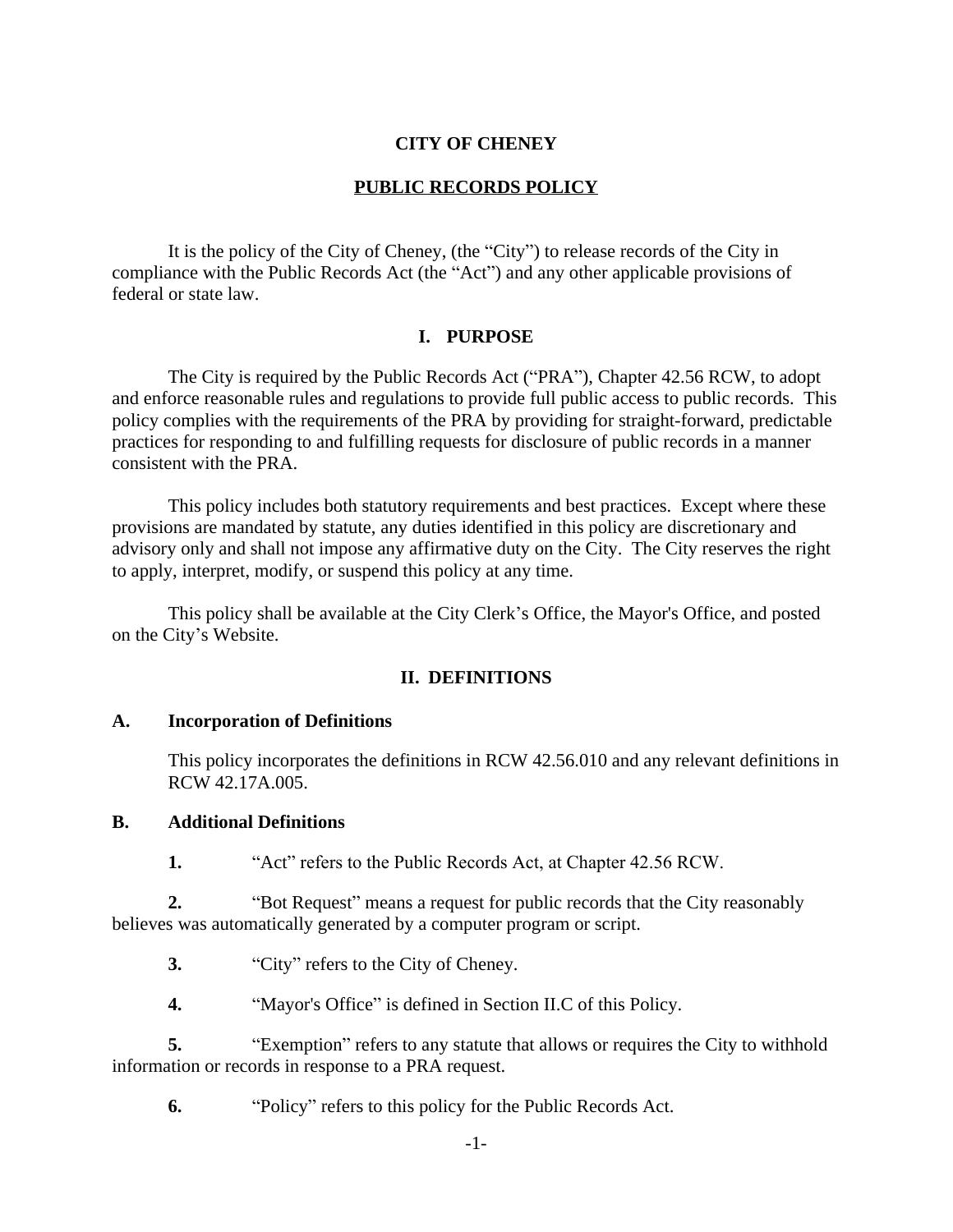**7.** "Public Record" means any writing containing information relating to the conduct of government or the performance of any governmental or proprietary function, prepared, owned, used, or retained by the City regardless of physical form or characteristics. Records created or received by employees using privately owned devices only qualify as public records if the employee was acting within the scope of employment when the record was created or received, or when the record is subsequently used for a City purpose.

**8.** "Public Records Officer" or PRO is the person identified in Section [III.A.1](#page-2-0) of this Policy.

**9.** "PRA Request" means a request for Public Records made to the City pursuant to the Act.

**10.** "Requestor" means the person or entity that has made a Records Request to the City.

- **11.** "Withholding" means non-disclosure of exempt records, either all or in part.
- **12.** "Records Portal" means the public records portal located on the City of Cheney website where a citizen may create a secure account within which records may be requested, received, and all communications can occur.

## **C. Organization of the City**

<span id="page-1-0"></span>The Mayor's Office is located at:

Cheney City Hall 609 2nd Street Cheney, WA 99004

All Record Requests shall be inspected at the Mayor's Office by appointment only. The Mayor's Office is open 8 a.m. to 5 p.m., Monday through Friday, except legal holidays.

The City consists of the following departments: Finance/City Clerk, Administration/Mayor's Office, Municipal Court, Police, Fire, Parks & Recreation, Public Works, and Light. Each department is supervised by a director or manager. The location of departments is available through the Mayor's Office or through the City's website.

The Mayor is the chief administrative officer with governance through a seven member City Council.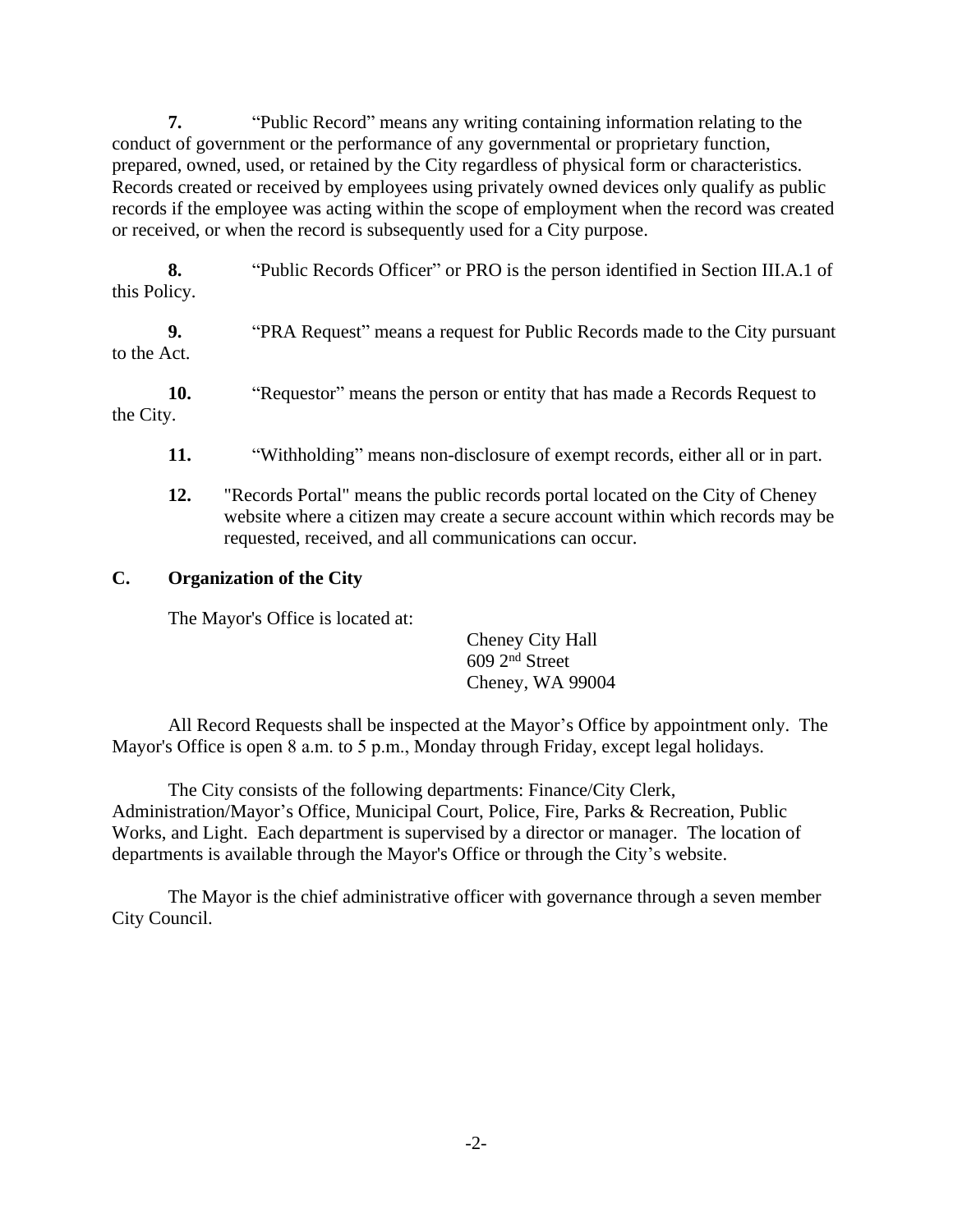### **III. GUIDELINES**

### **A. Public Records Request**

#### <span id="page-2-0"></span>**1. Public Records Officer**.

The Records Manager shall serve as the Public Records Officer of the City of Cheney. All requests must be directed to the PRO. The PRO may be contacted in person at the Mayor's Office, via first class mail addressed to the PRO at the Mayor's Office, by phone at (509) 498 9283, or via email at [publicrecords@cityofcheney.org](mailto:publicrecords@cityofcheney.org).

The Public Records Officer shall:

**(a)** Be responsible for implementing the City's process regarding disclosure of public records;

**(b)** Serve as the principal contact point with any Requestor who has made a Records Request to the City, unless the PRO has delegated these responsibilities to a specific staff member;

**(c)** Coordinate City staff in this regard, generally ensuring the compliance of the staff with public records disclosure requirements;

Make the final decision in cooperation with a legal advisor regarding disclosure and application of exemptions;

- **(e)** Maintain the agency's indices, if any;
- **(f)** Maintain a log of public records requests; and

**(g)** Undergo training required of Public Records Officers by Washington State law.

### **2. How to Make a PRA Request**.

Public records may be inspected or copies of public records may be obtained by the public at the Mayor's Office upon compliance with the following procedures:

**(a)** All requests must be directed to the Public Records Officer. The City encourages that all requests be made through the online [Records Portal located on the city](https://cheneywa.govqa.us/WEBAPP/_rs/(S(zdyw4ofcev4teqwmj3jr3z2e))/supporthome.aspx) [website.](https://cheneywa.govqa.us/WEBAPP/_rs/(S(zdyw4ofcev4teqwmj3jr3z2e))/supporthome.aspx) [Additionally, requests may be mailed, emailed, faxed to 509-498-9206, or](https://cheneywa.govqa.us/WEBAPP/_rs/(S(zdyw4ofcev4teqwmj3jr3z2e))/supporthome.aspx)  [delivered in person to the Mayor's Office. In-person requests must be made during the](https://cheneywa.govqa.us/WEBAPP/_rs/(S(zdyw4ofcev4teqwmj3jr3z2e))/supporthome.aspx)  [Mayor's Office hours. The request should include the following information:](https://cheneywa.govqa.us/WEBAPP/_rs/(S(zdyw4ofcev4teqwmj3jr3z2e))/supporthome.aspx)

> **(i)** [An indication that the request is being made for access to a public](https://cheneywa.govqa.us/WEBAPP/_rs/(S(zdyw4ofcev4teqwmj3jr3z2e))/supporthome.aspx)  [record pursuant to the PRA;](https://cheneywa.govqa.us/WEBAPP/_rs/(S(zdyw4ofcev4teqwmj3jr3z2e))/supporthome.aspx)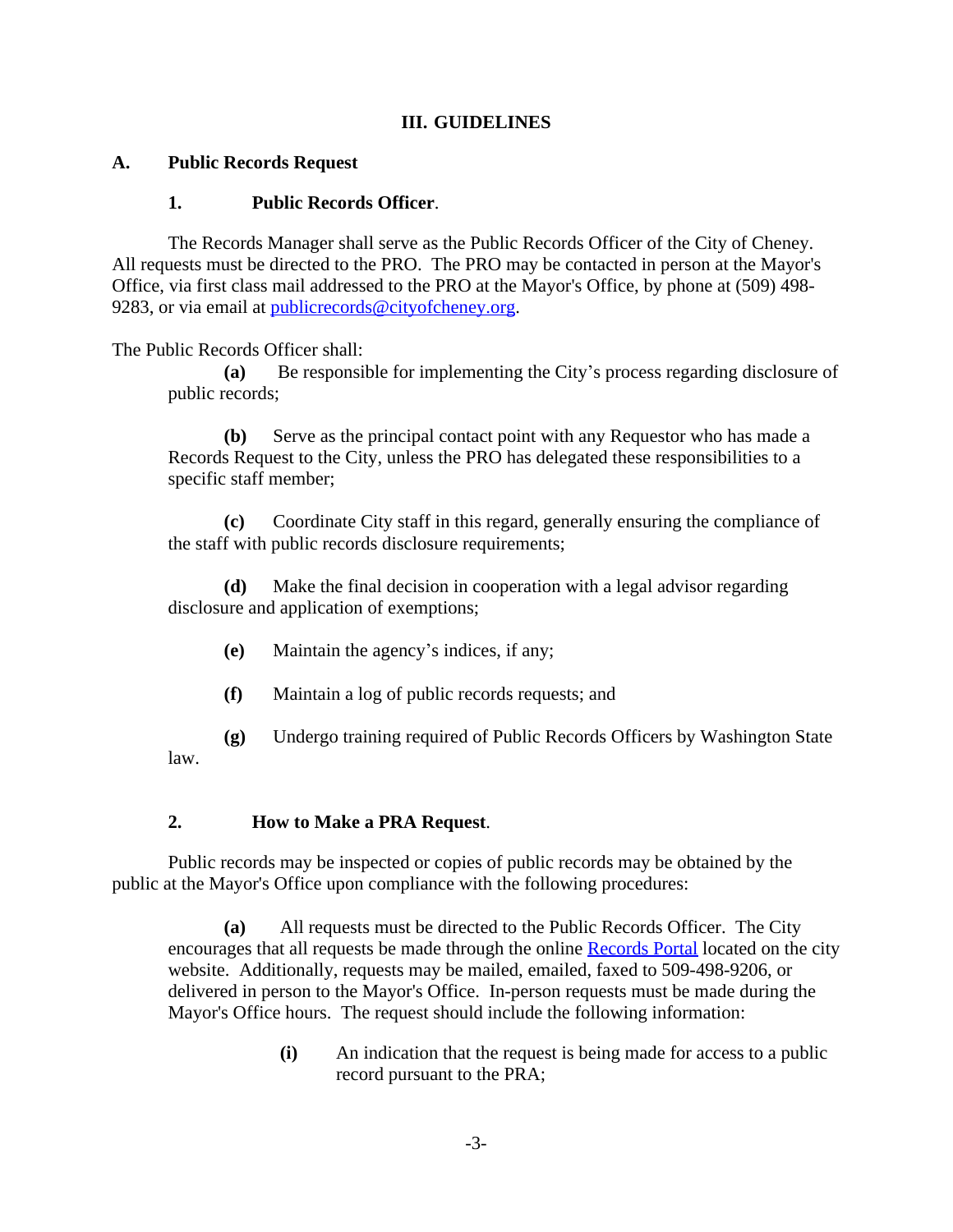- **(ii)** The requestor's name, address, and convenient means of contact, such as email address, phone number, etc.;
- **(iii)** The date of the request;
- **(iv)** A description of the public record requested that includes sufficient details to allow the City to identify responsive records;
- **(v)** Whether the Requestor wants to inspect records or wants copies. If the requestor wants copies, the requestor should indicate if they want the copies mailed, emailed, or if they want to pick them up;
- **(vi)** Signature of the Requestor.

**(b)** The Washington Courts have recognized that oral requests for public records can be problematic and therefore Requestors are strongly encouraged to make written requests using the Records Portal. When a Records Request is made orally, the PRO shall document the request by creating a request in the online Records Portal and if an email address is provided a confirmation will be sent to the requestor. Any oral request must be made during the Mayor's Office hours.

**(c)** It is the requestor's obligation to provide the City with fair notice that a PRA request has been made. When a requestor does not use the City's official Records Portal, or when a requestor submits a request as part of other documents provided to the City for reasons other than making a PRA request, the requestor may not be providing fair notice to the City. To ensure fair notice is provided, requestors are encouraged to use the official online Records Portal, make requests through the PRO, and/or take other steps to clearly identify their request. For example, when a request is submitted with other documents not related to disclosure of public records, it shall be the responsibility of the requestor to provide reasonable notice that a public records request is included. This notice may be in the form of an entry on a cover or transmittal sheet.

#### **B. Procedure for Response to Request**

**1. Initial Five-Day Response**. The City shall respond promptly to PRA requests. Within five (5) business days of receiving a Records Request, the City shall acknowledge receipt of the request and take one or more of the following actions:

- **(a)** Provide the records or provide notice that the records are available. If the record requested is available on the City's website, the response may include a specific link to the document;
- **(b)** Seek clarification or refinement of the request if needed to identify the record requested. When clarification or refinement is sought, the City will provide a reasonable estimate of the time the City will require to respond to the request if it is not clarified;
- **(c)** Indicate that the City does not have any responsive records;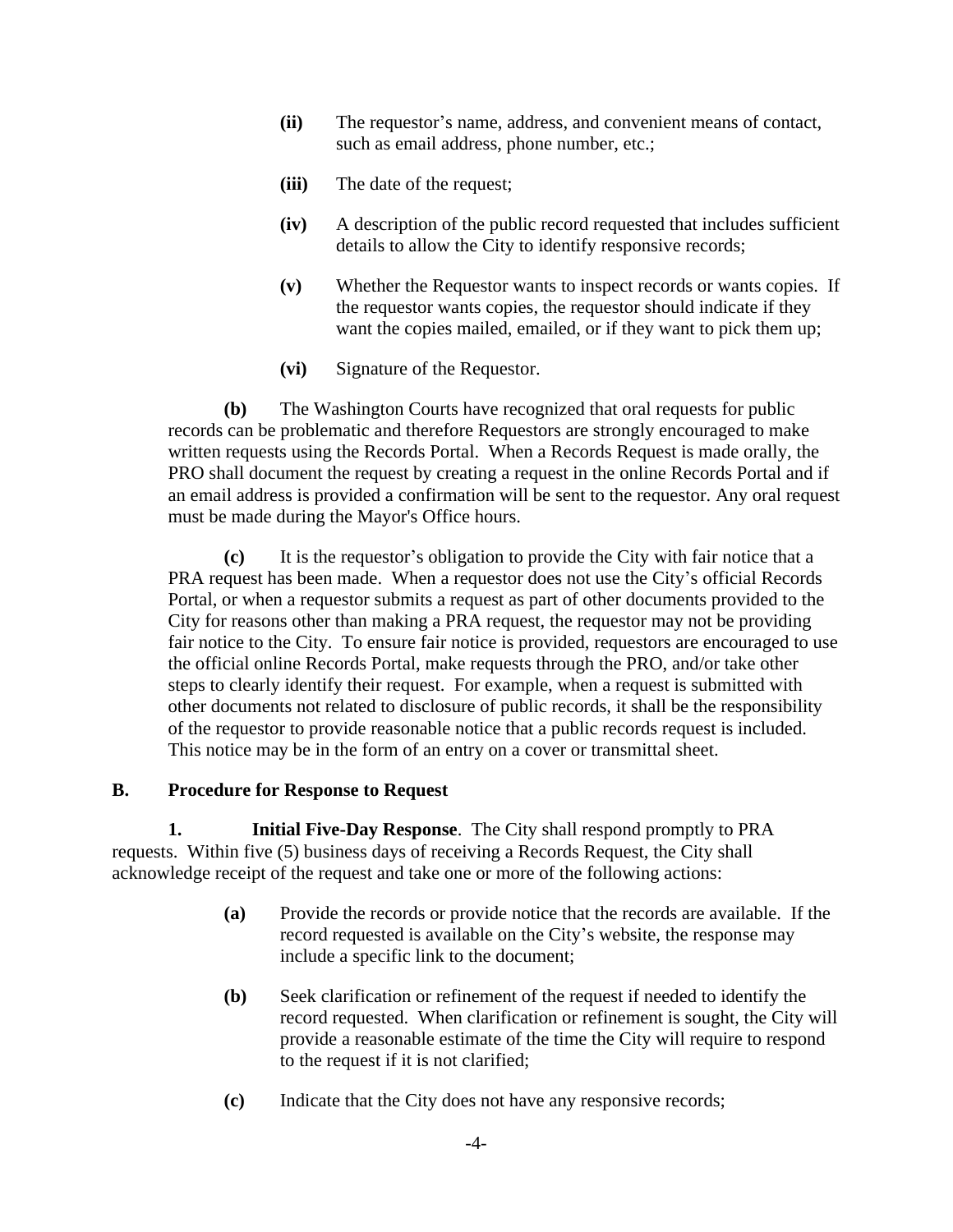- **(d)** Indicate that any responsive records are exempt from disclosure; or
- **(e)** Provide a reasonable estimate of when the request can be fulfilled. For large requests that will be filled in installments, the response will also indicate when the first installment will be made. When providing a reasonable estimate of time required to fulfill a public records request, the PRO may take into account the time required to refine or clarify a request, locate or retrieve requested records, redact or withhold exempt records and create associated documentation, consult with appropriate staff or legal advisor regarding potential exemptions, and notify third parties or other agencies of requests for records of a sensitive nature consistent with the provisions of RCW 42.56.540.

**2. Large Requests**. When receiving a request that appears to be broad in nature, the Public Records Officer may request clarification from the requestor to ensure that the appropriate records are identified and to determine if the request can be narrowed. Clarification shall focus on information needed to identify responsive records. Any information provided about the purpose of the request shall not be used as a basis for denying the request.

When appropriate, as part of the clarification process, the PRO may work with the requestor to find ways to narrow the request. When a requestor agrees to narrow a request, nothing prevents the requestor from later expanding the request back to its original scope.

When a Records Request is for a large volume of records, the City may elect to provide records on an installment basis. If a Requestor does not contact the PRO within thirty (30) days to arrange for the review of the first installment, the City may deem the request abandoned and stop fulfilling the remainder of the request.

**3. Requests for "All Records."** A public records request must be for identifiable records. A request for all or substantially all records is not a valid request for identifiable records. A request for all records regarding a particular topic, person, or containing a specific keyword is a valid request.

**4. Requests for List of Names.** The PRA prohibits the City from producing a list of names to a requestor who intends to use the list for commercial purposes. When a requestor requests a list of names, the requestor must explain the intended use of the list and will be asked to sign a declaration providing that the list will not be used for commercial purposes. The PRO must conduct research to confirm that the request is not for commercial purposes.

**5. Bot Requests.** The City may deny a bot request if it is established that responding to the request would cause excessive interference with other essential functions.

**6. Notice to Third Parties.** If a public record contains personal information that identifies an individual or organization other than the subject of the requested public record, the City may notify that individual or organization to allow the third party to seek relief pursuant to RCW 42.56.540. The City may take this into account when providing an estimate for when the records will be available. The City should also review any contracts with third parties that may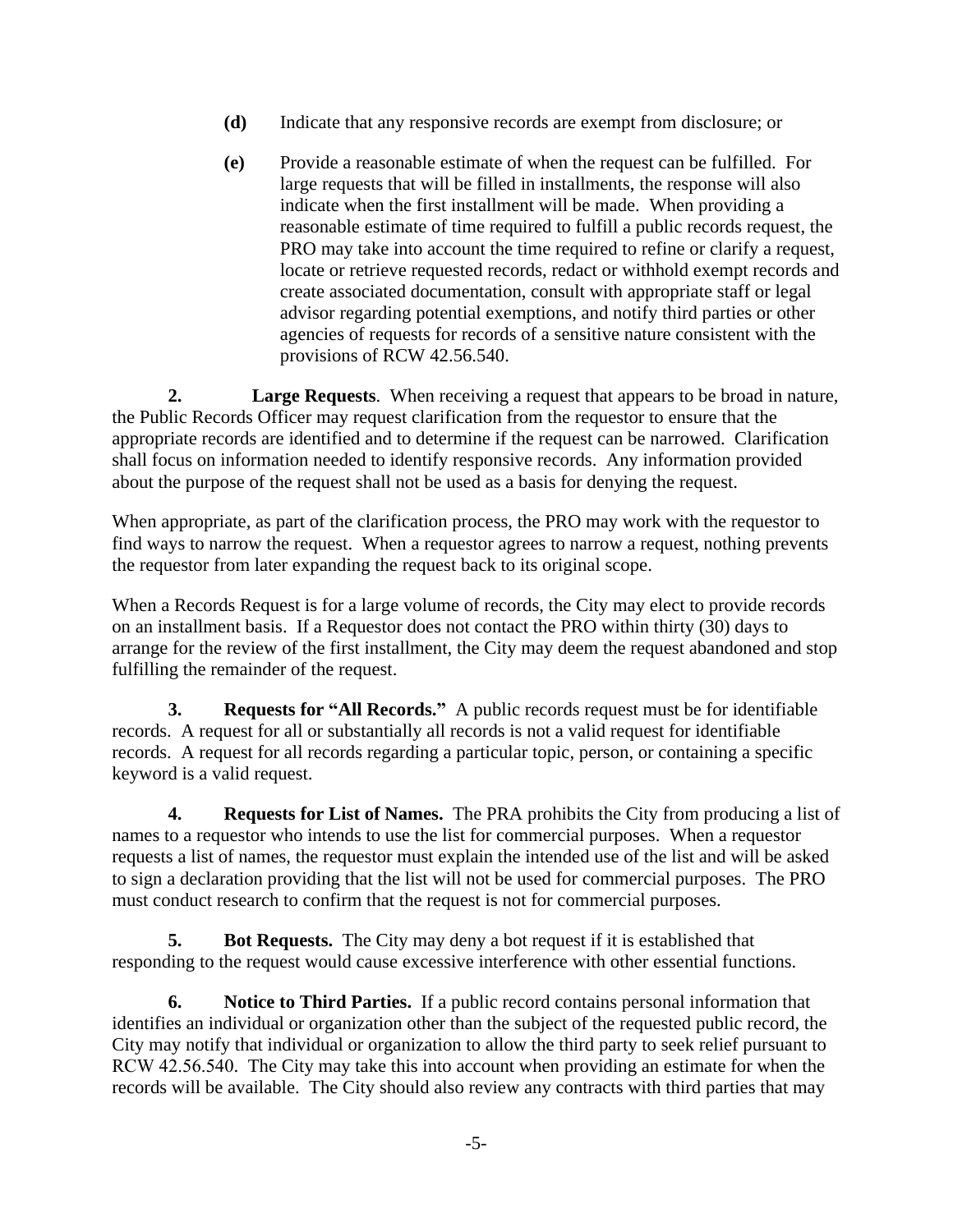contain special notice provisions. Nothing in this policy is intended to create any right to such notice.

**7. Creating Records.** A PRA request only applies to records that exist at the time of the request. The PRA does not apply to requests for information or require the City to create a new record. Requestors cannot make "standing" PRA requests.

**8. Failure to Respond.** If the City does not respond in writing within five (5) business days of receipt of the request for disclosure, the person seeking disclosure shall be entitled to:

- **(a)** Consider the request denied; or
- **(b)** Petition the PRO.

# **C. City Actions After a Request is Received**

**1. Order of Response.** Fulfillment of requests shall be processed in the order that provides the timeliest response. Requests may be fulfilled in the order of receipt as long as easily fulfilled requests are not postponed behind larger or more complicated requests strictly because they were received later.

**2. Locating Responsive Records.** After receiving a request, the PRO shall determine what departments might have responsive records and whether it will be necessary to conduct electronic searches for records. The PRO will then coordinate with the appropriate Department Heads and other City staff as needed. City staff and officials will be prompt in searching for responsive records and providing them to the PRO in accordance with the timeline established by the PRO and providing documentation of their search efforts. If City employees or officials are using home computers, personal devices, or personal accounts to conduct City business, those devices and accounts also need to be searched by the employees or officials who are using them when those devices and accounts may have responsive records. If the City's contractors performing City work have responsive public records as a consequence of the contract, they should also be notified of the records request. If Department Heads or other staff cannot provide the records by the date established by the PRO, a reasonable estimate of how long it will take to provide the records must be provided.

**3. Identifying Potentially Exempt Records.** The PRO is responsible for identifying records that are potentially exempt or contain potentially exempt information for all departments. The PRO may work with Law Enforcement officials and a legal advisor to determine if any exemption applies.

# **D. Exemptions**

**1. Exemptions**. The PRA and other statutes exempt from or prohibit disclosure of certain public records. It is the policy of the City to provide prompt and helpful access to all public records in the City's custody that state statutes do not exempt or prohibit from disclosure. Requested records may only be withheld or redacted consistent with statutory requirements,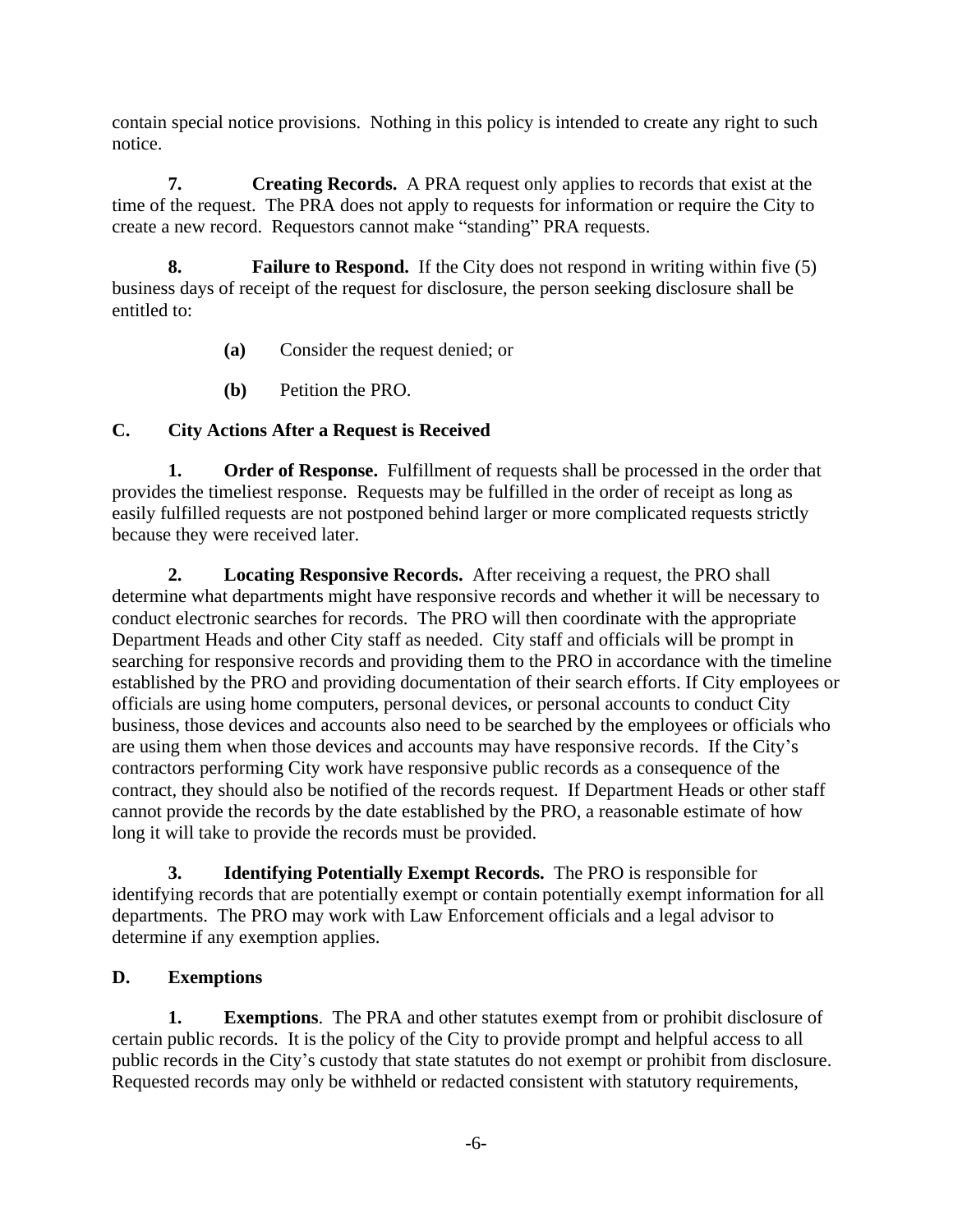which shall be documented for the requestor in accordance with the requirements of RCW 42.56.210.

Some public records that are otherwise subject to disclosure may contain specific content that is exempt from disclosure. The presence of exempt information does not necessarily exempt an entire record from disclosure. Exempt portions of an otherwise disclosable record shall be redacted prior to inspection or copying and such redactions shall be documented. The requestor shall be notified of the redaction in accordance with the requirements of RCW 42.56.210.

Appendix A contains a list of statutory exemptions and prohibitions that are not included in the PRA. In addition, the following are summaries of common exemptions relied upon by the City. The City reserves the right to assert any exemptions permitted by law when the City determines non-disclosure serves the public interest and is not limited to the exemptions listed in Appendix A or below:

**(a)** Valuable formulae, designs, drawings, computer source code or object code, and research data obtained by any agency within five (5) years of the request for disclosure when disclosure would produce private gain and public loss;

**(b)** Personal information in files maintained for councilmembers and City employees to the extent that disclosure would violate their right to privacy, including but not limited to addresses, phone numbers, Social Security numbers, driver's license numbers, voluntary deductions, marriage status, information about dependents, and any garnishment deductions;

**(c)** Preliminary drafts, recommendations, and intra-agency memoranda in which opinions are expressed or policies formulated or recommended, except that a specific record shall not be exempt when publicly cited by the City in connection with any City action;

**(d)** All applications for public employment, including the names of applicants, resumes, and other related materials submitted with respect to an applicant;

**(e)** Medical records;

**(f)** Records in investigation files, including police and code enforcement investigations, to the extent that nondisclosure is essential for effective law enforcement or for the protection of any person's right to privacy;

**(g)** Identifying information for victims or witnesses of crimes under certain circumstances;

**(h)** Records created in anticipation of litigation;

**(i)** Records reflecting communications between attorneys and City employees where legal advice is sought or received;

**(j)** Addresses, phone numbers, and email addresses of utility customers; or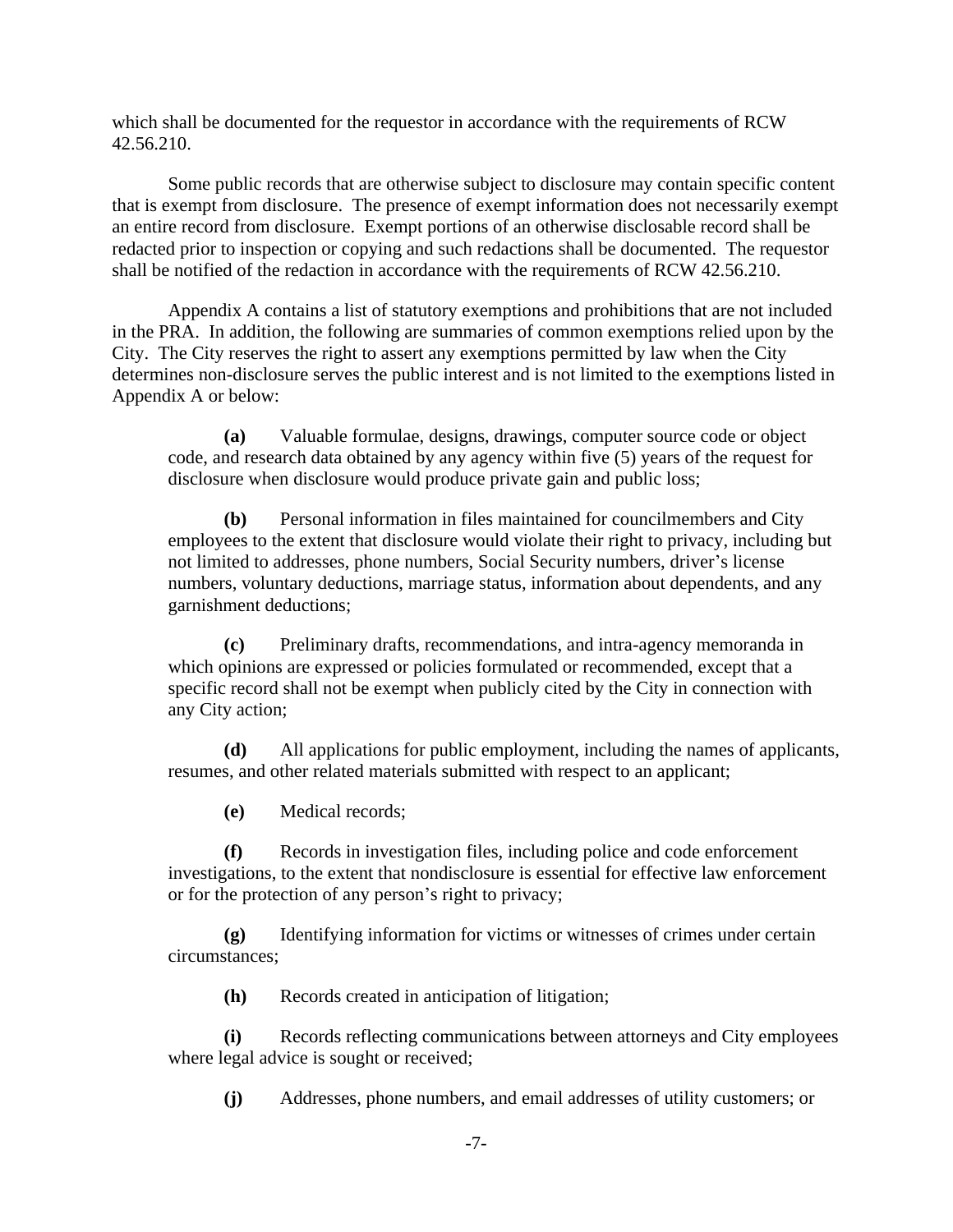**(k)** Any record which is exempt from disclosure under state or federal law.

**2. Withholding Logs and Redaction Logs.** When records are withheld or redacted, the requestor shall be informed in writing the statutory citation for the exemption and a brief explanation of how the exemption applies. For withheld records, the City will also provide basic identifying information for each withheld record including the type of record, the date the record was created, the author, and recipients, if any.

## **E. Charges for Copying Public Records**

The fees set forth in this section are default fees set pursuant to RCW 42.56.120. The City finds that calculating the actual cost of providing public records would be unduly burdensome given the limited staff resources and funding to dedicate to a comprehensive study to determine actual copying costs and that conducting such a study would interfere with the City's other essential agency functions.

No fee shall be charged for the inspection of Public Records.

No fee shall be charged when the request is made by a federal, state, or local agency.

No fee shall be charged for a records request that would not exceed a total cost of \$1.00.

**1. Copies**. The City will charge one or more of the following charges for copies:

**(a)** Fifteen cents per page for photocopies of public records or printed copies of electronic public records when requested by the person requesting records;

**(b)** Ten cents per page for any paper documents that are scanned so they can be produced in electronic format;

**(c)** Five cents per each four electronic files or attachments uploaded to email, cloud-based data storage service, or other means of electronic delivery;

**(d)** Ten cents per gigabyte for the transmission of public records in an electronic format;

**(e)** The actual cost of any digital storage media or device provided by the City;

**(f)** Cost, including taxes, actually charged by any third-party vendor used to make copies;

**(g)** Postage and shipping costs, including the cost of any containers used in shipping;

**(h)** Up to a \$2.00 flat fee as an alternative to other authorized fees when the City reasonably estimates and documents that the costs allowed are clearly equal to or more than \$2.00; and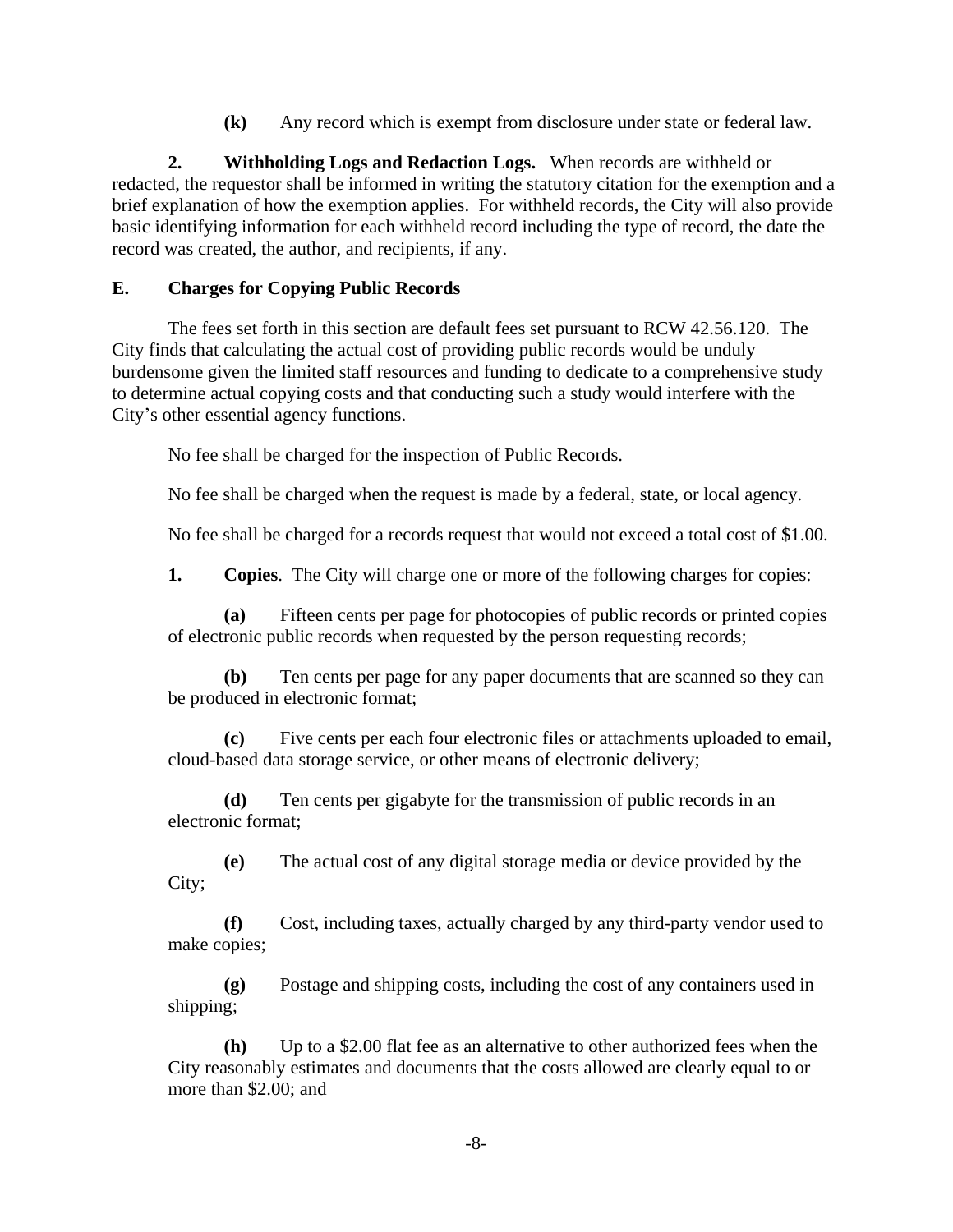**(i)** A customized service charge if the City estimates that the request would require the use of information technology expertise to prepare data compilations or provide customized electronic access services when such compilations or customized access services are not used for any other City purposes. The customized service charge may reimburse the City up to the actual cost of providing the services.

**2. Deposits.** Before copying any record, the City may require a deposit up to 10% of the estimated costs. When records are being produced on an installment basis, the City may charge for each installment. The decision not to request a deposit shall not serve to waive the City's right to request a deposit for future requests. If an installment is not claimed and paid for within thirty (30) days of having been notified the records are available or if the Requestor has not contacted the PRO within this thirty (30) day period to make arrangements to pay for the records outside of this thirty (30) day period, the City is not obligated to fulfill the balance of the Records Request.

**3. Copies of Electronic Records.** Records available in electronic format that do not require redaction may be provided in native format unless the requestor specifically asks that they be provided in paper or other form. Electronic records that require redaction usually cannot be produced in a native format and will be converted to paper of PDF. When requested and deemed feasible, electronic records may be converted from one format to another provided such conversion is not unduly burdensome.

## **F. Inspection of Records**

**1. Notice**. Once the PRO has collected all responsive records (or the first installment if the records are being produced on an installment basis), has reviewed the responsive records to remove exempt records, and has prepared an exemption log, the PRO shall notify the Requestor that the records are available.

**2. Response by Requestor**. If the Requestor does not contact the PRO to arrange for payment of the copies or for review of the records within thirty (30) days after the date of the notice, the City may consider the Records Request abandoned, unless the Requestor seeks an additional amount of time within thirty (30) days to review the records.

**3. Protection of Records**. In order for Public Records to be protected from damage or disorganization as required by the Act, the following procedures and practices are hereby instituted:

**(a)** No Public Records shall be removed from the Mayor's Office without the PRO's permission;

**(b)** Inspection of any Public Records shall be conducted in the presence of the PRO or designated staff;

**(c)** No public record may be marked, defaced, torn, damaged, destroyed, unreasonably disorganized or removed from its proper location or order by a member of the public;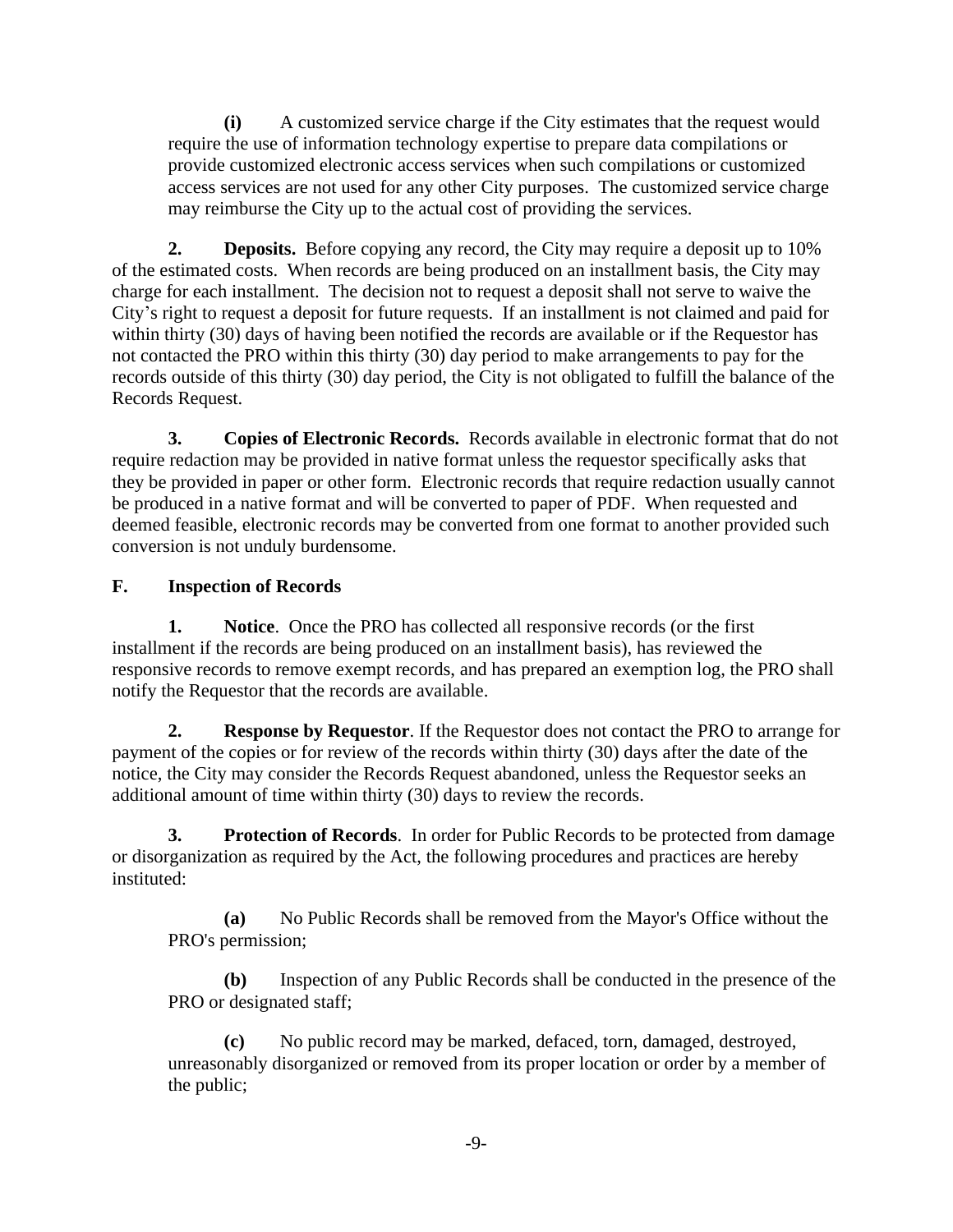**(d)** Public records maintained in a file jacket or binders, or in chronological order, may not be dismantled except for the purpose of copying, and then only by City staff; and

**(e)** Public records of the City may be copied only on the copying machines of the City unless other arrangements are made by the PRO.

**4. Loss of Right to Inspect**. Inspection shall be denied and the records withdrawn by the PRO if the Requestor, when reviewing records, acts in a manner which will damage or substantially disorganize the records or interfere excessively with other essential functions of the City.

**5. Closing the File**. Once all copies of requested records have been provided to the Requestor, the Requestor has reviewed the requested records, or thirty (30) days have passed since the Requestor was notified that the records were available and the Requestor has failed to contact the PRO to arrange for the review of those records or for payment for copies, the PRO shall treat the request as closed.

**G. Administrative Review of Denial.** A Requestor may ask for review of a decision to withhold or redact exempt records by submitting a written petition to the PRO that includes a copy of the redaction or exemption log or detailed description of the City's statement of withholding. The request for review and any relevant information shall be forwarded immediately to the City Attorney, who shall consider the petition and either reverse or affirm the denial within two days of the City's receipt of the petition. The City and the Requestor may mutually agree to a longer period of time for consideration of a petition for review. If the withholding or redaction is affirmed, the decision shall be considered the City's final action for the purposes of judicial review. If the decision to withhold or redact is reversed, the PRO shall proceed to make the subject records available to the requestor for inspection in accordance with the provisions of this policy and procedure.

## **H. Index of Public Records**

For the reasons stated in Resolution D-960, incorporated herein by reference, the City finds that it would be unduly burdensome and would interfere with City operations to maintain an index of records. The City will make available for public disclosure all indices which may at a future time be developed for City use.

## **I. Disclaimer of Liability**

Neither the City nor any officer, employee, official or custodian shall be liable, nor shall a cause of action exist, for any loss or damage based upon a release of Public Records if the person releasing the records acted in good faith in attempting to comply with this policy.

This policy is not intended to expand or restrict the rights of disclosure or privacy as they exist under state and federal law. Despite the use of any mandatory terms such as "shall," nothing in this policy is intended to impose mandatory duties on the City beyond those imposed by state and federal law.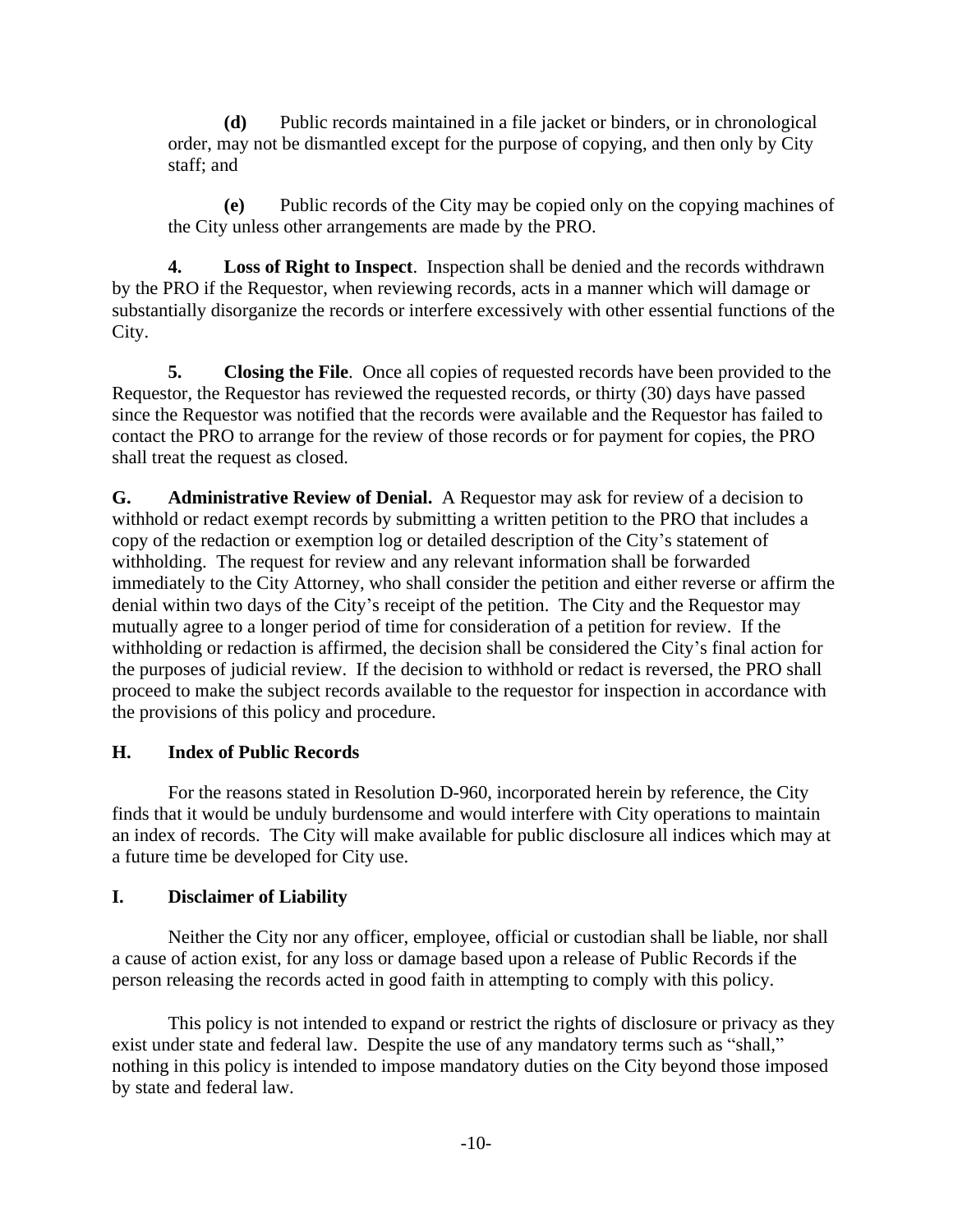# **Appendix A**

See the **Attorney General's Sunshine Committee** webpage for the most up-to-date list of public disclosure exemptions. It is created annually by the Code Reviser's Office.

| <b>Washington State Statutes</b> |                                               |
|----------------------------------|-----------------------------------------------|
| RCW 2.64.111                     | Judicial conduct commission investigations    |
|                                  | of judges and initial proceedings             |
| RCW 4.24.550                     | Information on sex offenders                  |
| RCW 4.24.601 and .611            | Trade secrets and confidential research,      |
|                                  | development or commercial information re      |
|                                  | products or business methods                  |
| RCW 5.60.060                     | Privileged communications                     |
| RCW 5.60.070; RCW 7.07.070       | <b>Mediation</b> records                      |
| RCW 7.68.140                     | Victims' compensation claims                  |
| RCW 7.69A.030(4)                 | Name, address and photograph of child         |
|                                  | victim or child witness                       |
| RCW 7.69A.050                    | Child victims and witnesses of certain        |
|                                  | crimes – protection of address                |
| RCW 7.75.050                     | <b>Records of Dispute Resolution Centers</b>  |
| RCW 9.02.100                     | Reproductive privacy                          |
| RCW 9.41.097(2)                  | Mental health information re persons          |
|                                  | buying pistols or applying for CPLs           |
| RCW 9.41.129                     | Concealed pistol license applications         |
| RCW 9.73.230                     | Name of confidential informants in written    |
|                                  | report on wire tapping                        |
| RCW 9.51.050                     | Disclosing transaction of grand jury          |
| RCW 9.51.060                     | Disclosure of grand jury deposition           |
| RCW $9.73.090(1)(c)$             | Prohibition on disclosure of law              |
|                                  | enforcement dash cam videos until final       |
|                                  | disposition of litigation                     |
| RCW 9A.44.138                    | Offender registration information given to    |
|                                  | high school or institution of higher          |
|                                  | education re an employee or student           |
| RCW 9A.82.170                    | Financial institution records re criminal     |
|                                  | profiteering act                              |
| RCW 10.27.090                    | Grand jury testimony/evidence                 |
| RCW 10.27.160                    | Grand jury reports – release to public only   |
|                                  | by judicial order                             |
| RCW 10.52.100                    | Records identifying child victims of sexual   |
|                                  | assault                                       |
| RCW 10.77.205                    | Information re victims, next of kin, or       |
|                                  | witnesses requesting notice of release of     |
|                                  | person found not guilty of a sex, violent, or |
|                                  | felony harassment offense by reason of        |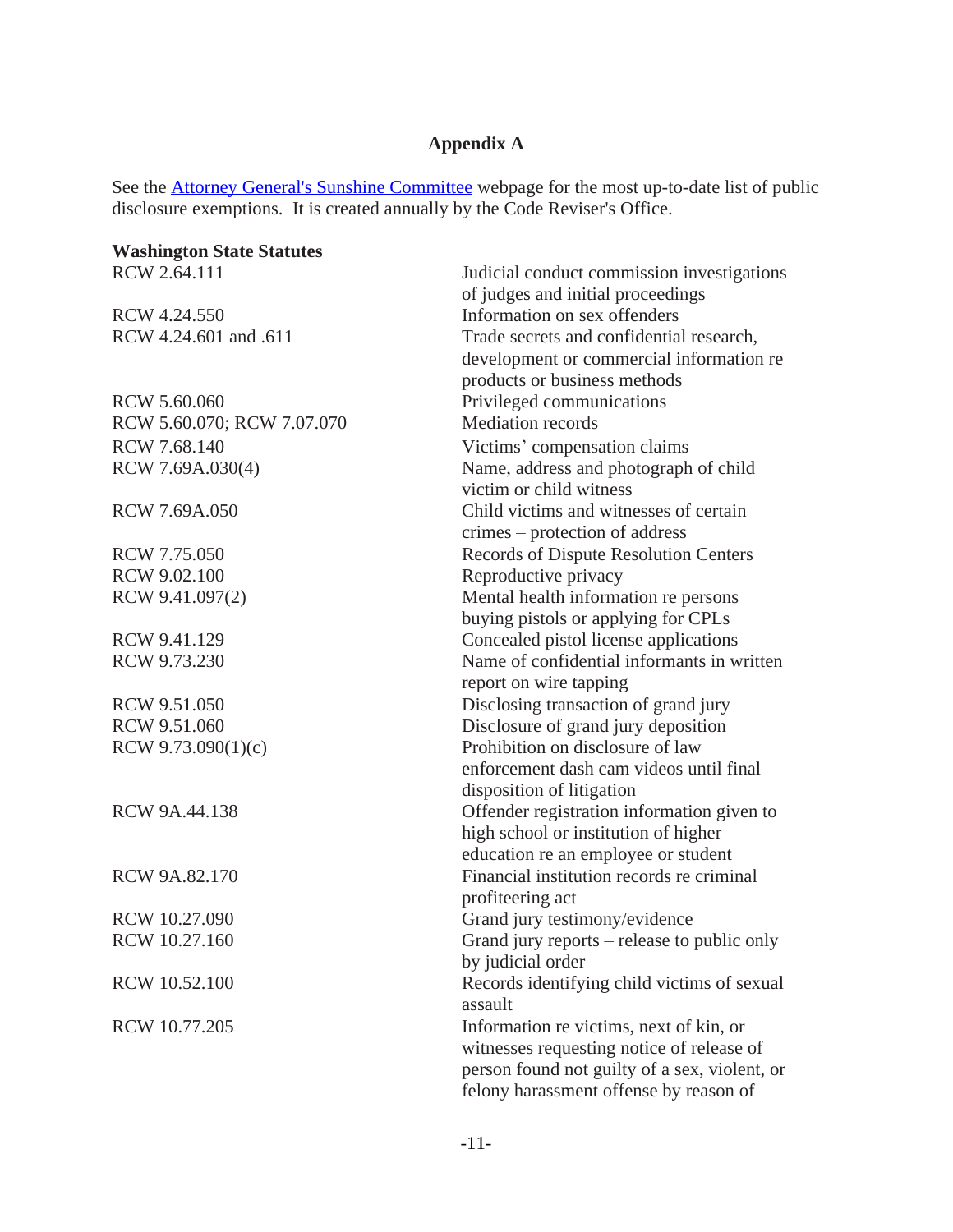|                   | criminal insanity and the notice itself      |
|-------------------|----------------------------------------------|
| RCW 10.52.100     | Records identifying child victim of sexual   |
|                   | assault                                      |
| RCW 10.77.210     | Records of persons committed for criminal    |
|                   | insanity                                     |
| RCW 10.97.040     | Criminal history information released must   |
|                   | include disposition, with some exceptions    |
| RCW 10.97.050     |                                              |
|                   | Conviction and criminal history information  |
| RCW 10.97.060     | Deletion of certain criminal history record  |
|                   | information, conditions                      |
| RCW 10.97.070     | Disclosure of identity of suspect to victim  |
| RCW 10.97.080     | Inspection of criminal record by subject     |
| RCW 10.97.130     | Information about victims of sexual assault  |
|                   | under age eighteen                           |
| RCW 10.101.020(3) | Information given by an accused regarding    |
|                   | determination for indigent defense           |
| RCW 13.34.115     | Court dependency proceedings                 |
| RCW 13.40.217     | Juveniles adjudicated of sex offenses -      |
|                   | release of information                       |
| RCW 13.50.010     | Maintenance of and access to juvenile        |
|                   | records                                      |
| RCW 13.50.050     | Juvenile offender records                    |
| RCW 13.50.100     | Juvenile/children records not relating to    |
|                   | offenses                                     |
| RCW 13.60.020     | Missing children or endangered person        |
|                   | information                                  |
| RCW 18.04.405     | Confidentiality of information gained by     |
|                   | <b>CPA</b>                                   |
| RCW 18.19.060     | Notification to clients by counselors        |
| RCW 18.19.180     | Confidential communications with             |
|                   | counselors                                   |
| RCW 19.215.020    | Destruction of personal health and financial |
|                   | information                                  |
| RCW 19.34.240(3)  | Private digital signature keys               |
| RCW 19.215.030    | Compliance with federal rules                |
| RCW 26.04.175     | Name and address of domestic violence        |
|                   | victim in marriage records                   |
| RCW 26.12.170     | Reports of child abuse/neglect with courts   |
| RCW 26.23.050     | Child support orders                         |
| RCW 26.23.120     | Child support records                        |
| RCW 26.26.041     | Uniform Parentage Act – protection of        |
|                   | participants                                 |
| RCW 26.26.450     | Confidentiality of genetic testing           |
| RCW 26.33.330     | Sealed court adoption records                |
| RCW 26.33.340     | Agency adoption records                      |
|                   |                                              |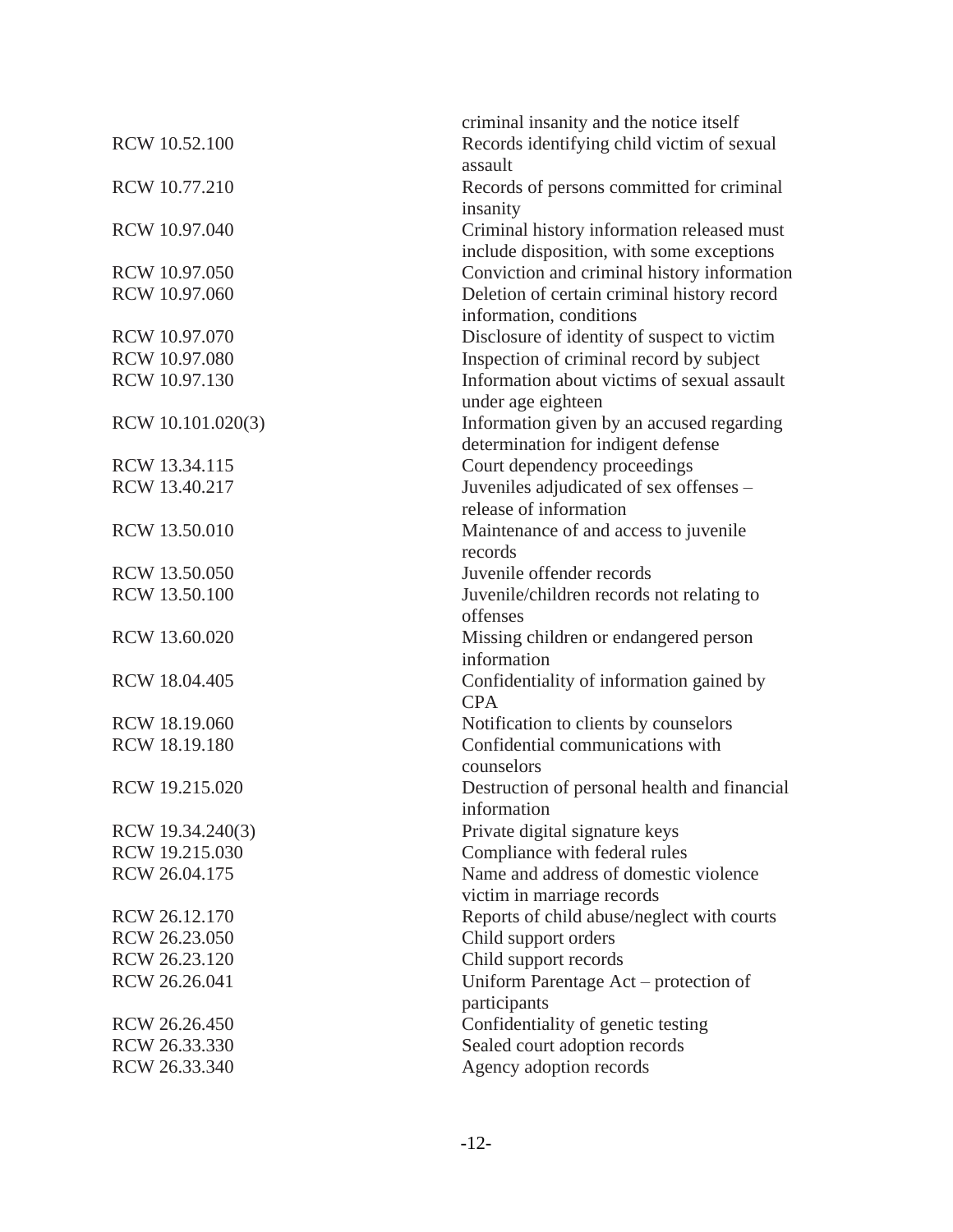| RCW 26.33.343     | Access to adoption records by confidential<br>intermediary                                                                                                                                                            |
|-------------------|-----------------------------------------------------------------------------------------------------------------------------------------------------------------------------------------------------------------------|
| RCW 26.33.380     | Adoption - identity of birth parents<br>confidential                                                                                                                                                                  |
| RCW 26.44.010     | Privacy of reports on child abuse and                                                                                                                                                                                 |
| RCW 26.44.031     | neglect<br>Information related to reports of child abuse                                                                                                                                                              |
| RCW 26.44.125     | or neglect<br>Reports, reviews and hearings related to a<br>review of abuse finding                                                                                                                                   |
| RCW 27.53.070     | Records identifying the location of<br>archaeological sites                                                                                                                                                           |
| RCW 29A.08.720    | Voter registration records – place of<br>registration and any decision not to register<br>to vote confidential                                                                                                        |
| RCW 29A.08.710    | Voter registration records – certain<br>information exempt                                                                                                                                                            |
| RCW 35.102.145    | Municipal business and occupation tax -<br>local ordinance can protect return or tax<br>information                                                                                                                   |
| RCW 36.28A.060(8) | Tactical and intelligence information<br>provided to WASPC                                                                                                                                                            |
| RCW 39.10.470(2)  | Alternative public works - trade secrets or<br>other proprietary information submitted by<br>bidder in connection with an alternative<br>public works transaction if data identified<br>and reasons stated in writing |
| RCW 39.10.470(3)  | Alternative public works - proposals<br>submitted by design-build finalists until<br>notification of highest scoring finalist is<br>made                                                                              |
| RCW 42.23.070(4)  | Municipal officer disclosure of confidential<br>information prohibited                                                                                                                                                |
| RCW 42.41.030(7)  | Identity of local government whistleblower                                                                                                                                                                            |
| RCW 42.41.045     | Non-disclosure of protected information<br>(whistleblower)                                                                                                                                                            |
| RCW 43.43.762     | Contents of statewide criminal street gang<br>database                                                                                                                                                                |
| RCW 46.52.065     | State toxicologist records relating to<br>analyses of blood samples                                                                                                                                                   |
| RCW 46.52.080     | Traffic accident reports – confidentiality                                                                                                                                                                            |
| RCW 46.52.083     | Traffic accident reports – available to<br>interested parties                                                                                                                                                         |
| RCW 46.52.120     | Traffic crimes and infractions - confidential<br>use by police and courts                                                                                                                                             |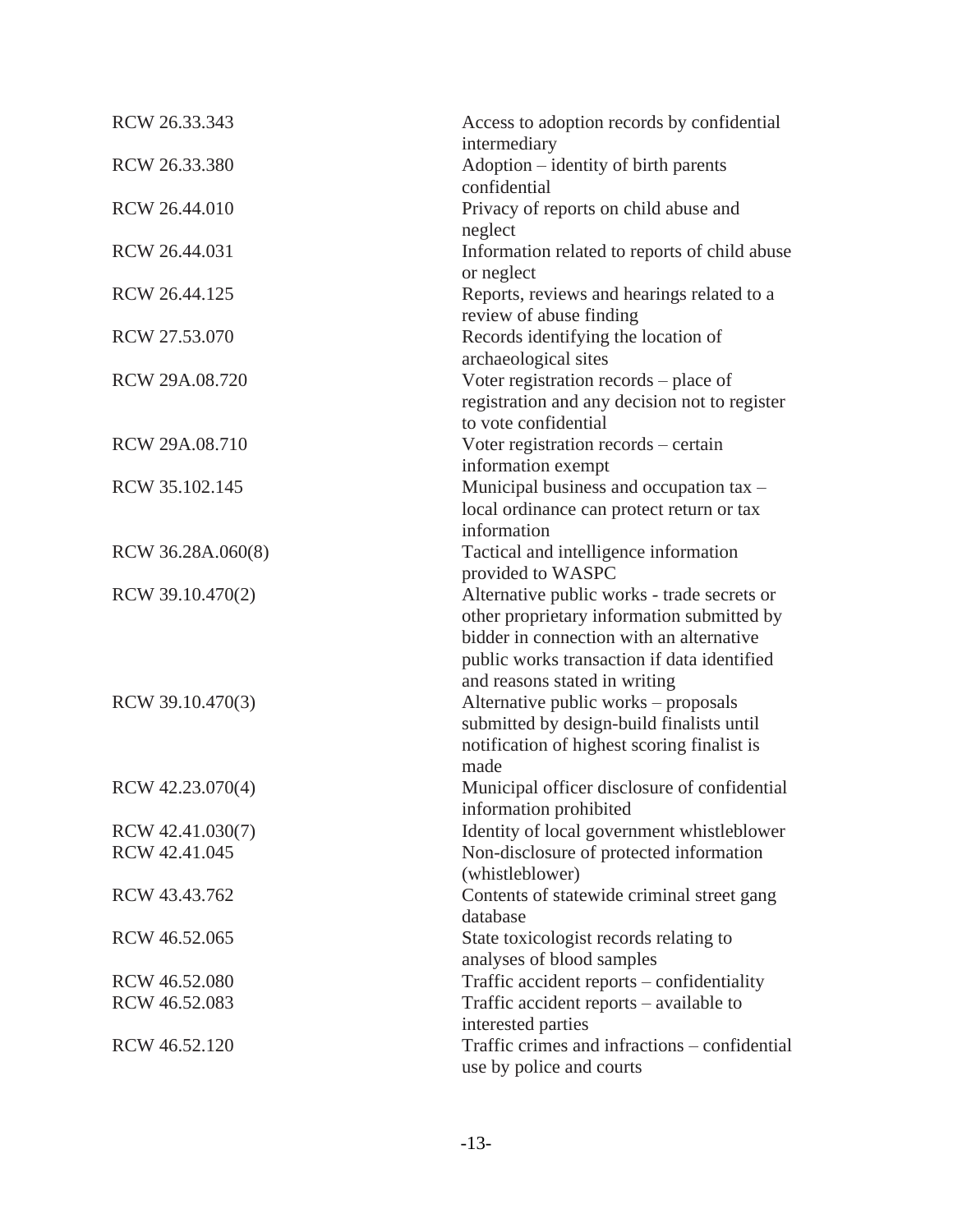| RCW 46.52.130(2) | Abstract of driving record – limited<br>disclosure                                                                      |
|------------------|-------------------------------------------------------------------------------------------------------------------------|
| RCW 48.62.101    | Local government insurance/risk<br>management liability reserve funds<br>established to settle claims                   |
| RCW 50.13.060    | Access to employment security records by<br>local government agencies                                                   |
| RCW 50.13.100    | Disclosure of confidential employment<br>security records allowed if identifying<br>information deleted or with consent |
| RCW 51.28.070    | Worker's compensation records confidential<br>- limited disclosure                                                      |
| RCW 51.36.060    | Physician information on injured workers                                                                                |
| RCW 60.70.040    | No duty to disclose record of common law<br>lien                                                                        |
| RCW 68.50.105    | Autopsy reports – confidential – limited<br>disclosure                                                                  |
| RCW 68.50.320    | Dental identification records – available to<br>law enforcement agencies                                                |
| Ch. 70.02 RCW    | Medical records – access and disclosure –<br>entire chapter (information from HC<br>providers)                          |
| RCW 70.05.170    | Child mortality reviews by local health<br>departments                                                                  |
| RCW 70.24.022    | Public health agency information regarding<br>sexually transmitted disease investigations -<br>confidential             |
| RCW 70.24.024    | Transcripts and records of hearings<br>regarding sexually transmitted diseases                                          |
| RCW 70.28.020    | Local health department TB records -<br>confidential                                                                    |
| RCW 70.41.200    | Hospital quality improvement committee<br>records and accreditation reports                                             |
| RCW 70.48.100    | Jail records and booking photos                                                                                         |
| RCW 70.58.055    | Birth certificates – certain information<br>confidential                                                                |
| RCW 70.58.104    | Vital records, research confidentiality<br>safeguards                                                                   |
| RCW 70.94.205    | Washington Clean Air Act - confidentiality<br>of data.                                                                  |
| RCW 70.96A.150   | Registration and other records of alcohol<br>and drug abuse treatment programs                                          |
| RCW 70.123.075   | Client records of domestic violence<br>programs                                                                         |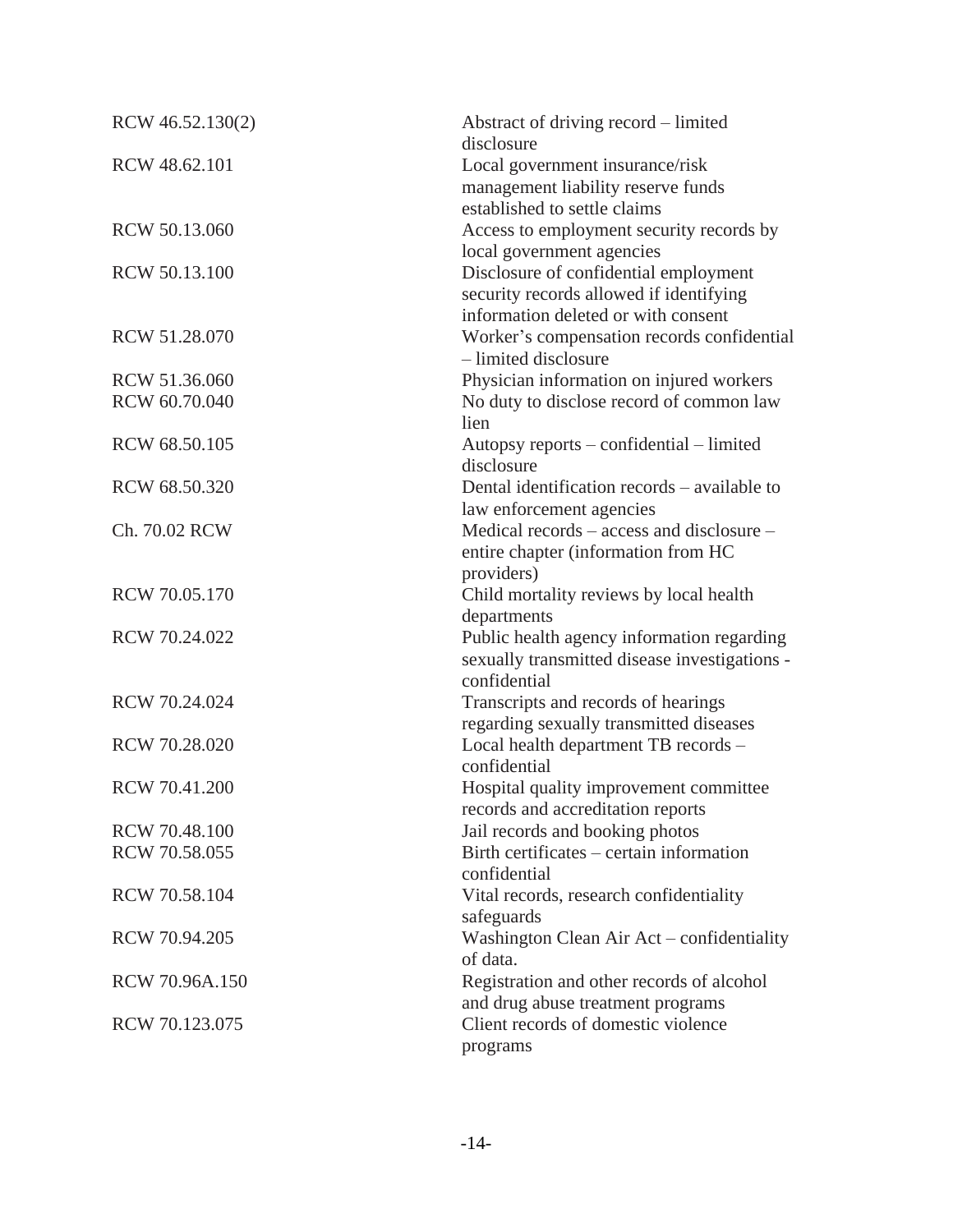| RCW 70.125.065      | Records of community sexual assault<br>program and underserved populations   |
|---------------------|------------------------------------------------------------------------------|
|                     | provider in discovery                                                        |
| RCW 71.05.425       | Notice of release or transfer of committed<br>person after offense dismissal |
| RCW 71.05.445       | Release of mental health information to                                      |
|                     | Dept. of Corrections                                                         |
| RCW 71.05.620       | Access to court records related to mental                                    |
|                     | health cases under chapter 71.05 RCW                                         |
| RCW 71.24.035(5)(g) | Mental health information system - state,                                    |
|                     | county and regional support networks -                                       |
|                     | confidentiality of client records                                            |
| RCW 71.34.335       | Mental health treatment of minors – records                                  |
|                     | confidential                                                                 |
| RCW 71A.14.070      | Records regarding developmental disability                                   |
|                     | $-$ confidentiality                                                          |
| RCW 72.09.345       | Notice to public about sex offenders -                                       |
|                     | department of corrections access to                                          |
|                     | information                                                                  |
| RCW 72.09.585       | Disclosure of inmate records to local                                        |
|                     | agencies – confidentiality                                                   |
| RCW 73.04.030       | Veterans discharge papers exemption (see                                     |
|                     | related RCW 42.56.440)                                                       |
| RCW 74.04.060       | Applicants and recipients of public                                          |
|                     | assistance                                                                   |
| RCW 74.04.520       | Food stamp program confidentiality                                           |
| RCW 74.13.075(5)    | Juvenile's status as a sexually aggressive                                   |
|                     | youth and related info                                                       |
| RCW 74.13.280       | Children in out-of-home placements -                                         |
|                     | confidentiality                                                              |
| RCW 74.20.280       | Child support enforcement – local agency                                     |
|                     | cooperation, information                                                     |
| RCW 74.34.095       | Abuse of vulnerable adults - confidentiality                                 |
|                     | of investigations and reports                                                |
| RCW 82.32.330       | Disclosure of tax information                                                |
| RCW 84.36.389       | Confidential income data in property tax                                     |
|                     | records held by assessor                                                     |
| RCW 84.40.020       | Confidential income data supplied to                                         |
|                     | assessor regarding real property                                             |

# **Selected Federal Confidentiality Statutes and Rules**

| Driver and License Plate Information      |
|-------------------------------------------|
| Firearms trace data provided to local law |
| enforcement by the Bureau of Alcohol,     |
| Tobacco, Firearms and Explosives (ATF)    |
| Family Education Rights and Privacy Act   |
|                                           |